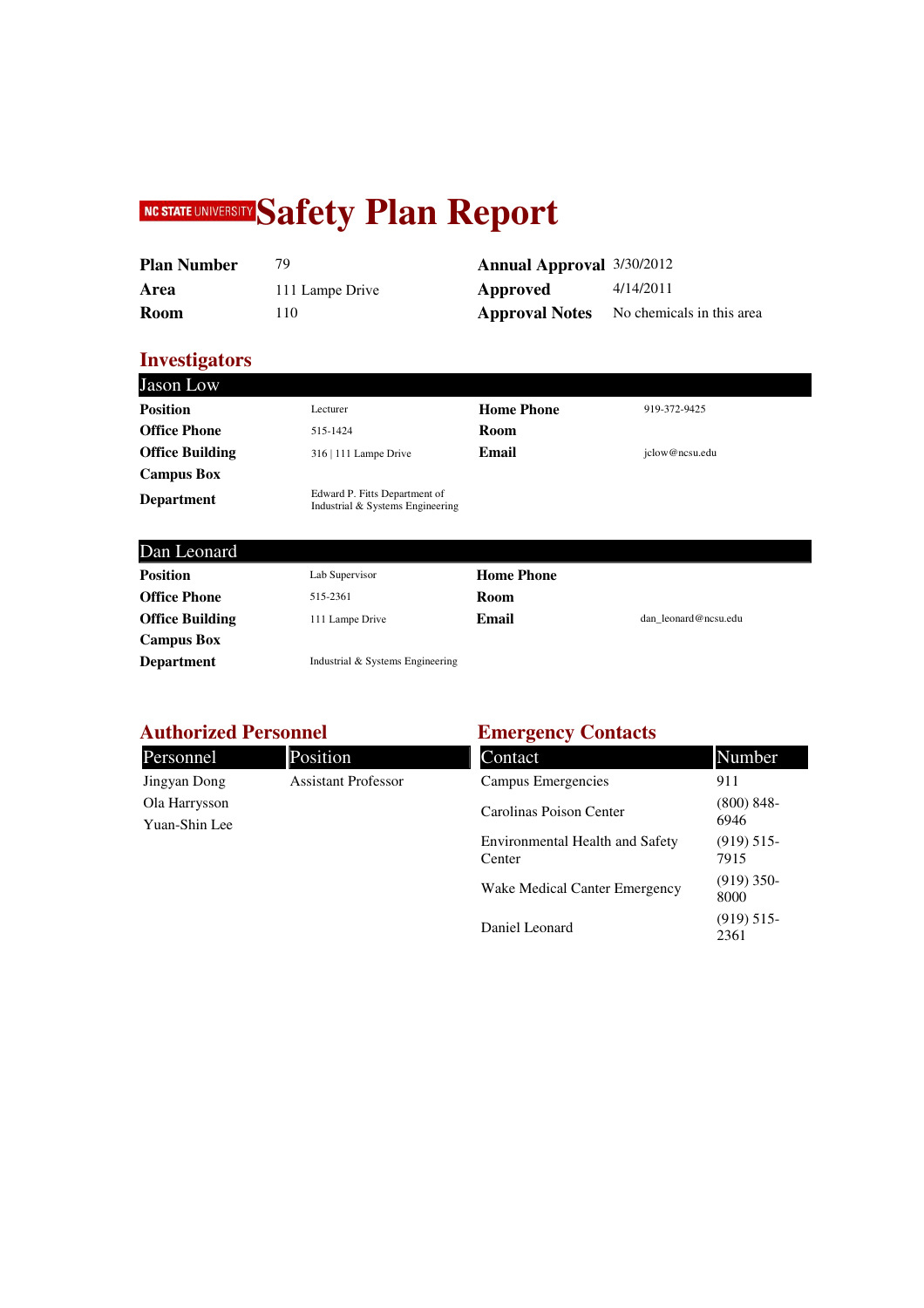### ASSEMBLY

### Description

Light hand assembly operations using manual and pneumatic tooling, and electronic and manual gauging.

|                                                            | Description                                                                                                                                                                                                                                                                                                                                       |
|------------------------------------------------------------|---------------------------------------------------------------------------------------------------------------------------------------------------------------------------------------------------------------------------------------------------------------------------------------------------------------------------------------------------|
| Categories                                                 |                                                                                                                                                                                                                                                                                                                                                   |
| Decontamination<br>Procedures                              |                                                                                                                                                                                                                                                                                                                                                   |
| Engineering and<br><b>Ventilation Controls</b><br>Required | Emergency Stops on all workstations employing automated<br>equipment.                                                                                                                                                                                                                                                                             |
| Hazardous<br>Chemicals/Chemicals<br>Classes                |                                                                                                                                                                                                                                                                                                                                                   |
| <b>Potential Hazards</b>                                   | Pinch points on automatic conveyor and ASRS.<br>Eye hazards (mechanical) caused by mishandled parts.                                                                                                                                                                                                                                              |
| Special Animal Use<br>Precautions                          |                                                                                                                                                                                                                                                                                                                                                   |
| Special Handling and<br><b>Storage Requirements</b>        | All process related chemicals are to be stored in the FM<br>approved storage cabinet.                                                                                                                                                                                                                                                             |
| Spill and Accident<br>Procedures                           | Spill cleanup is the responsibility of the individual(s)<br>involved. Shop rags are provided for general purpose cleanup.<br>In the event of an accident involving personal injury, the<br>attending instructor and shop manager must be notified<br>immediately and, based on severity, emergency contacts made<br>through campus public safety. |

### Hazards

Category Type Description

### PPE

Category Type Description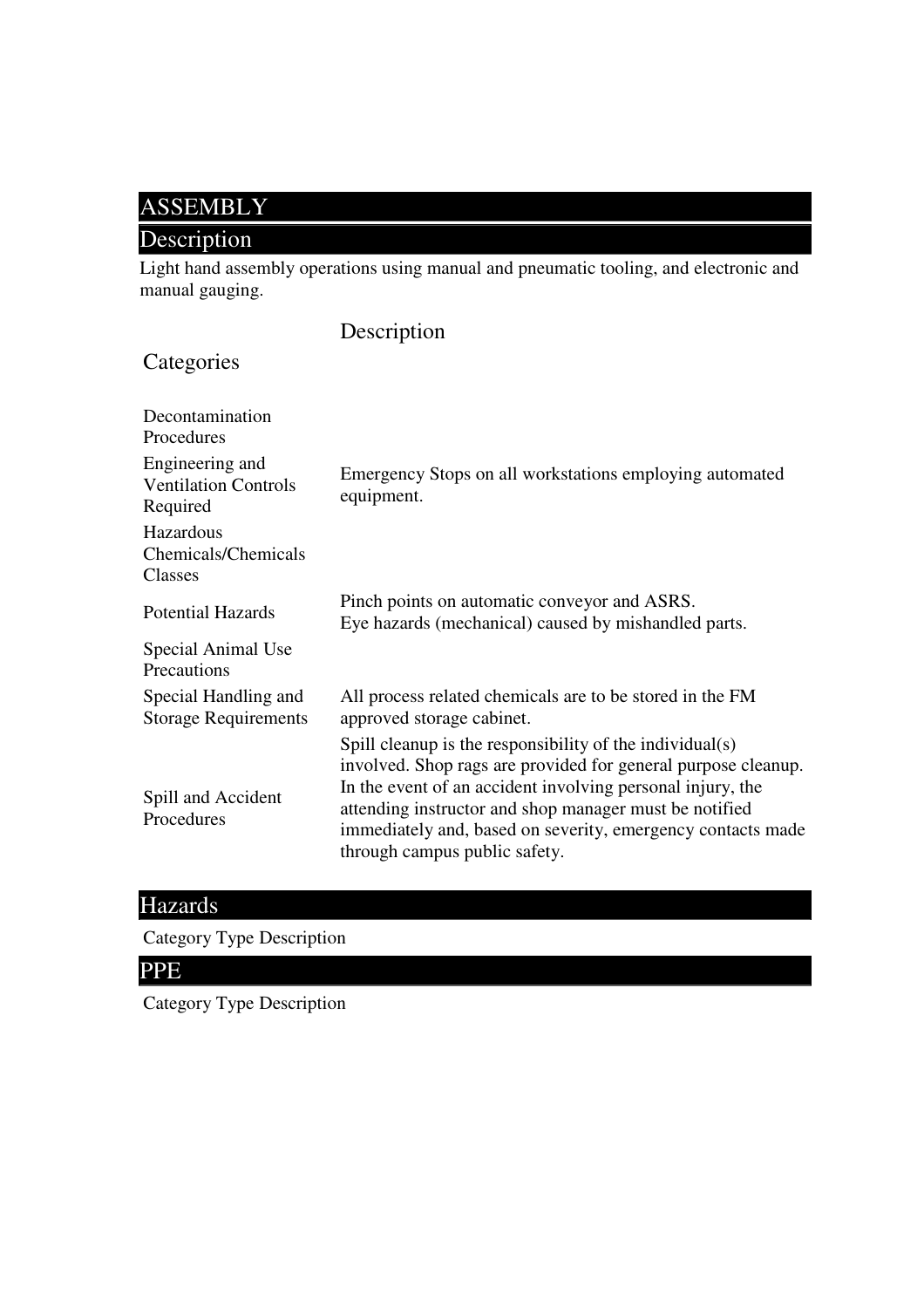### Automated Storage & Retrieval System (ASRS)

### Description

(Part of Assembly Process already addressed)

#### Description

#### **Categories**

Decontamination Procedures Engineering and Ventilation Controls Required E-Stops at entrance zones Hazardous Chemicals/Chemicals Classes Potential Hazards Pinch Hazards Special Animal Use Precautions Special Handling and Storage Requirements

Spill and Accident Procedures

#### Hazards

Category Type Description

#### PPE

Category Type Description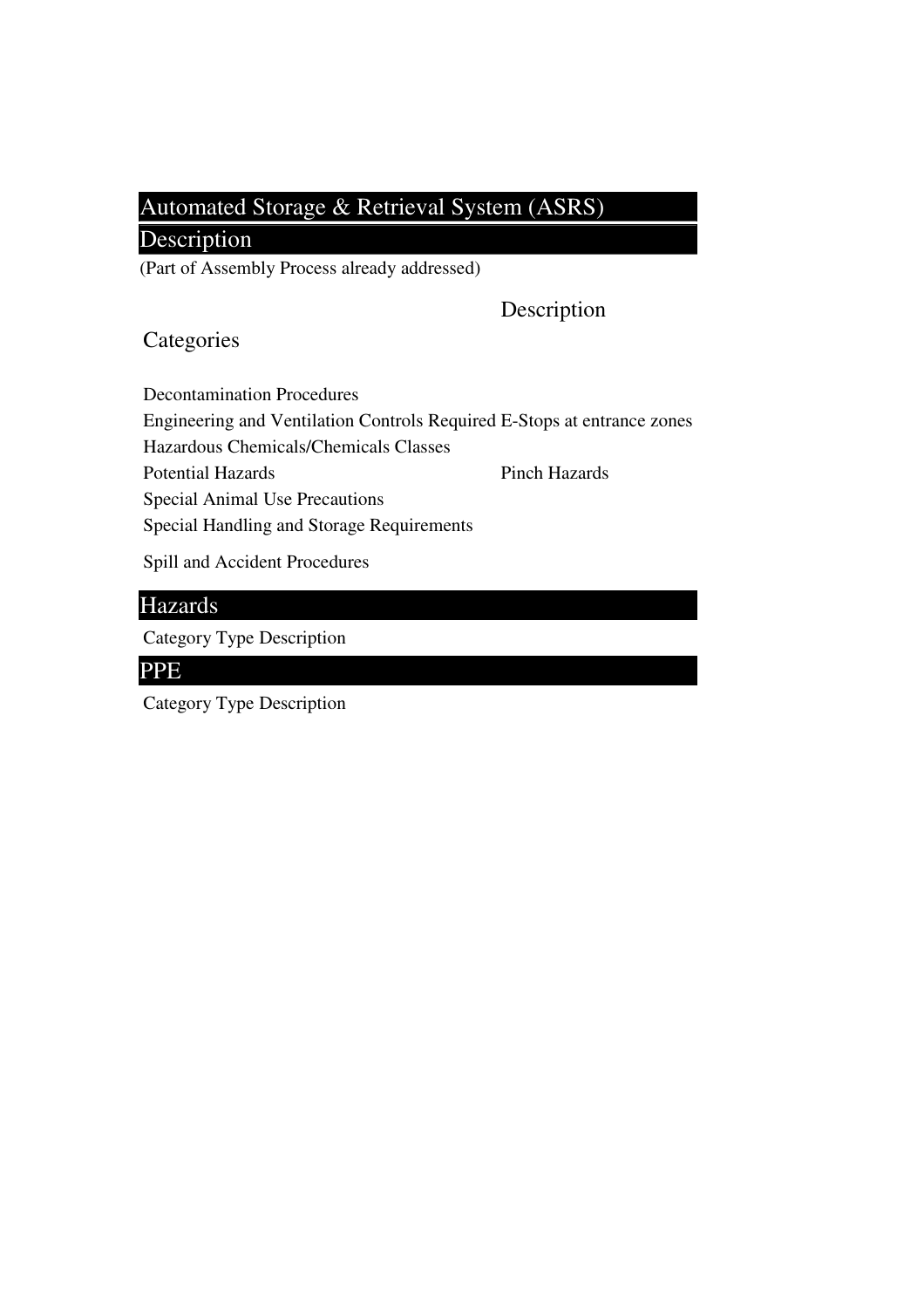## Programmable Logic Control

#### Description

Experimentation with automated control using 24Vdc-based sensors and actuators. Pneumatics also used.

Description

**Categories** 

### Hazards

Category Type Description Eye Impact small component parts

#### PPE

Category Type Description Safety Glasses Eye Used during assembly operations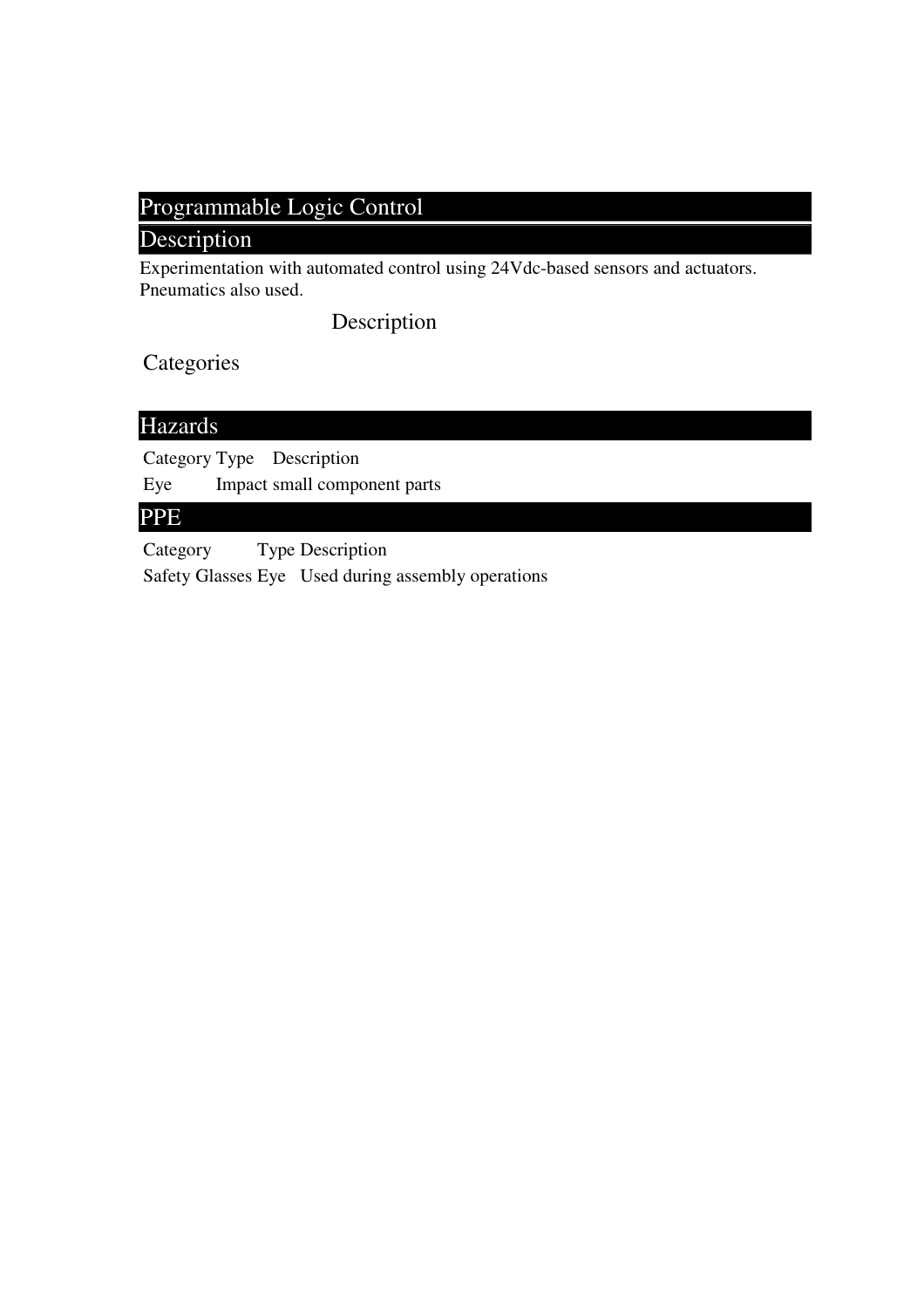### Robotic Material Handling & Assembly

### Description

The use of 6-axis articulated robots in process areas including:

i) Assembly

ii) Material Handling

iii) Inspection

### Description

### **Categories**

| <b>Potential Hazards</b> | Collision with stationary/non-stationary objects |
|--------------------------|--------------------------------------------------|
| <b>Potential Hazards</b> | Collision with                                   |
| <b>Potential Hazards</b> | Collision                                        |

#### Hazards

Category Type Description Body Impact

#### PPE

Category Type Description Safety Glasses Eye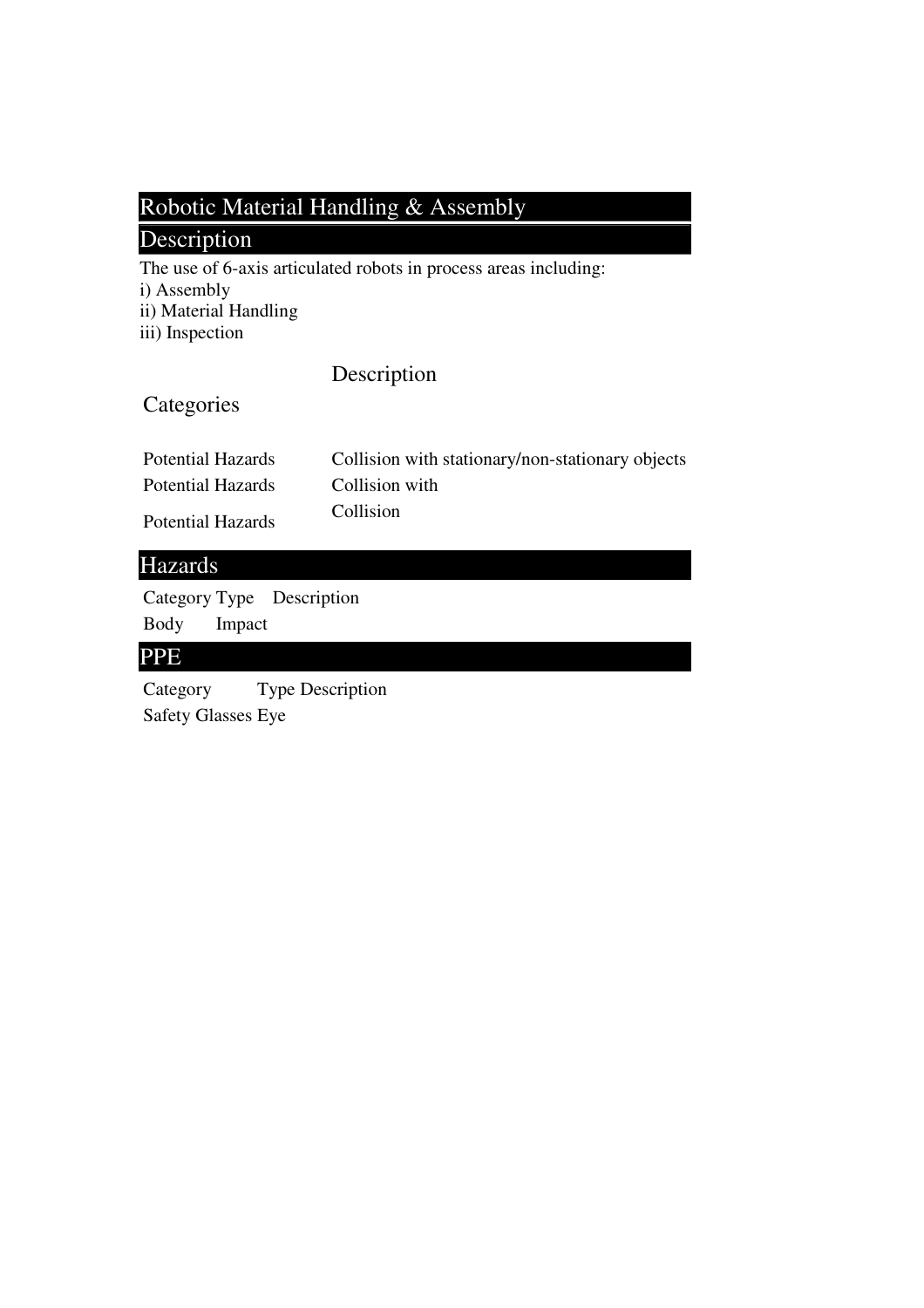EVACUATION PLAN

In the event of an emergency:

1) Attempt to stop all automated equipment by either pressing an E-Stop or shutting off power to the equipment. The accompanying diagram illustrates the location of safety controls and equipment.

2) Proceed to the exit of the laboratory and the building as a group and account for missing persons. In the case of fire, locations are marked on the diagram of all laboratory fire extinguishers. If attempts fail at containing the fire, evacuate the lab, activate the alarm located adjacent to the doors in the foyer, and exit the building immediately. Phone Public Safety (515-3333) from another building immediately. The accompanying diagram illustrates all escape routes from the laboratory and building.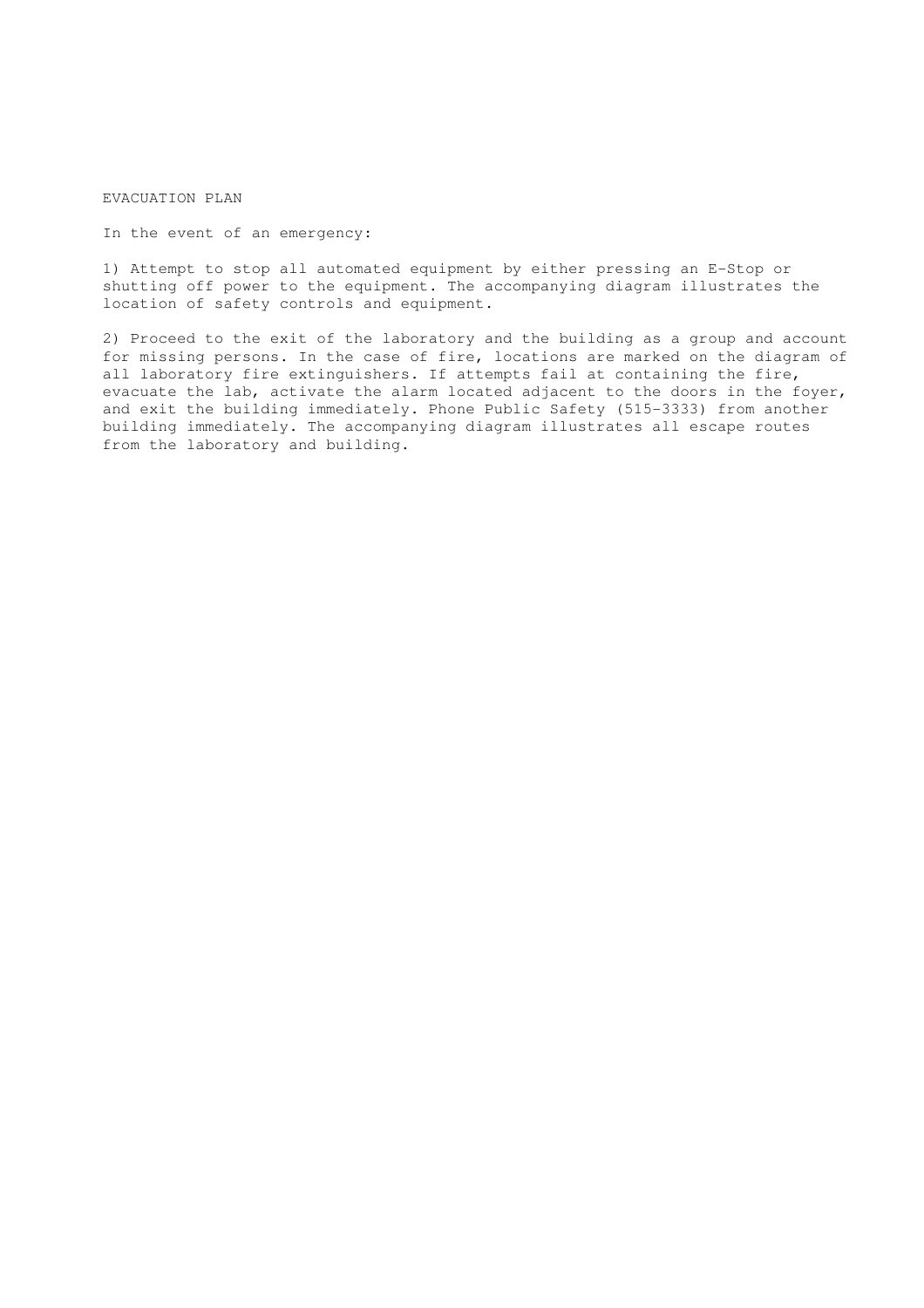#### LABORATORY PROCEDURES/SAFETY TRAINING for STUDENTS

Training of students will be done as these individuals are introduced to the laboratory. It will be the responsibility of the principal investigator, whether this be a certified faculty member or laboratory manager who introduces new students, to supply both laboratory safety training in written and/or verbal form. Process-specific training will take place on a "per assignment" basis. The instructor and or lab manager will be responsible for developing safe work habits and guidelines for all laboratory occupants. A process "walk through" will be performed prior to the day's work in the lab. Key elements of safety, including fire, health, and accident reporting will be addressed prior to involvement in laboratory exercises.